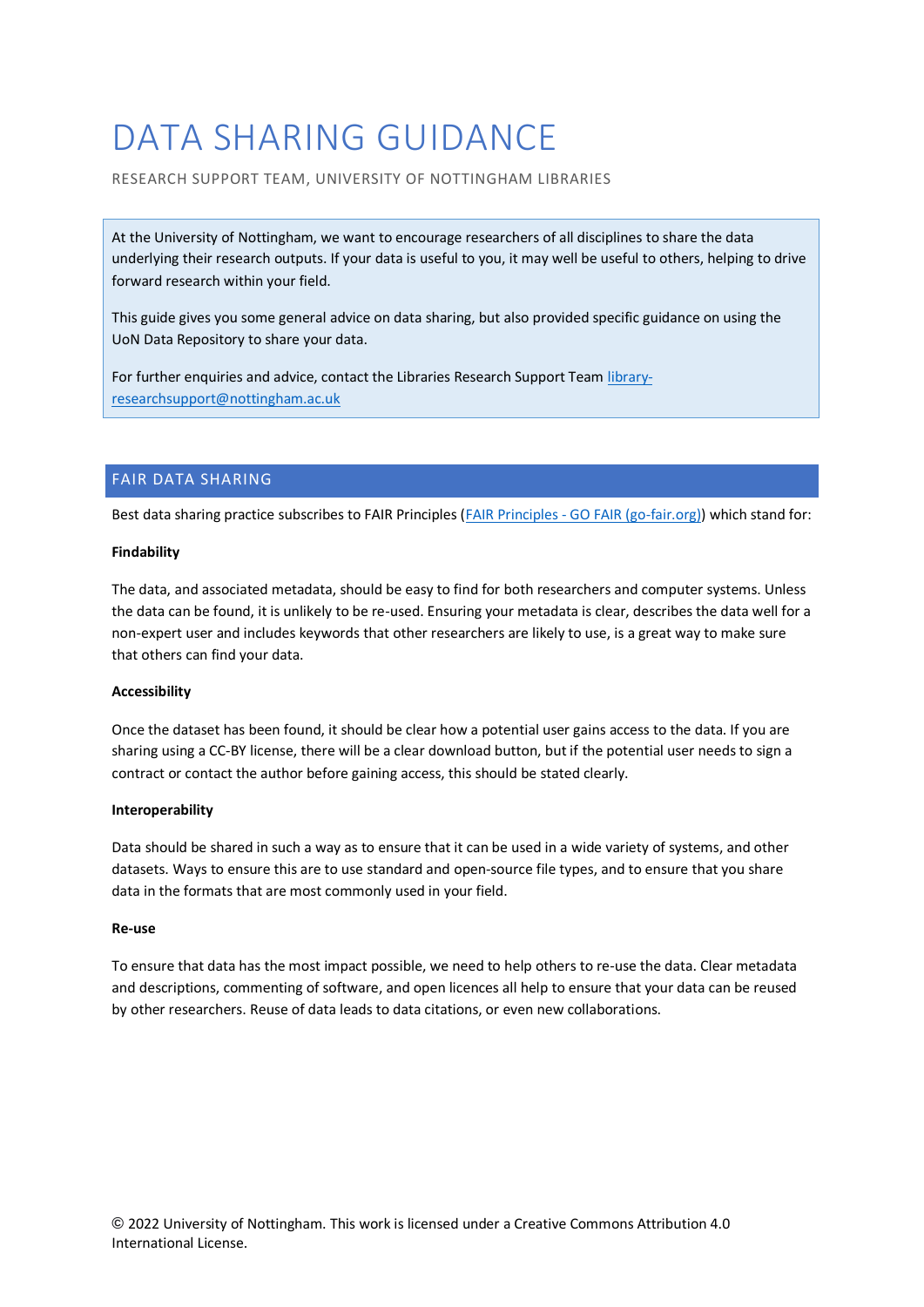# PREPARATION DECISIONS FOR SHARING DATA

## OVERVIEW

- **1. WHAT DATA SHOULD YOU KEEP?**
- **2. IS IT SENSITIVE OR CAN IT BE SHARED OPENLY?**
- **3. WHERE IS THE BEST PLACE FOR THE DATA?**
- **4. HOW LONG SHOULD THE DATA BE KEPT FOR?**

# DETAILS

- 1. Think about all your data. Any data which falls under one or more of the following categories you should archive, and share openly if possible:
	- a. Data which supports a research output (journal article, monograph etc.)
	- b. Data which would be difficult for someone to re-collect e.g. data taken during rare conditions or data collected during important events
	- c. Data which is likely to be of interest to other researchers in their work e.g. biological sequence data or standardised measurements
- 2. For each type of data you wish to collect, think about whether the data is sensitive (personally or commercially) and how open the data can be:
	- a. Not sensitive; Can be shared under a CC-BY licence
	- b. Commercially important but not sensitive: Consider using a CC-BY-NC licence
	- c. Not sensitive, but you're still working with it; Place a 1-3 year embargo, transitioning to a CC-BY licence
	- d. Sensitive, but could be shared with other researchers; Place a permanent embargo and require [a data sharing agreement](https://uniofnottm.sharepoint.com/sites/DigitalResearch/SitePages/Restricting-access-to-data.aspx)
	- e. Sensitive, cannot be shared; Place a permanent embargo.
	- f. Extremely sensitive; Consider using the UoN dark archive where not even the metadata (data description) is shared. To access this service, email [libraryresearchsupport@nottingham.ac.uk](mailto:libraryresearchsupport@nottingham.ac.uk)
- 3. Think about where the best place is for your data. UoN's order of preference is:
	- a. A repository mandated or suggested by your research funder e.g. UK Data Archive or one of the NERC data centres
	- b. A subject specific repository e.g. the Worldwide Protein Data Bank or the UK Solar System Data Centre. Options can be found a[t https://www.nature.com/sdata/policies/repositories](https://www.nature.com/sdata/policies/repositories) an[d https://www.re3data.org/](https://www.re3data.org/)
	- c. The University of Nottingham Data Repositor[y https://rdmc.nottingham.ac.uk/](https://rdmc.nottingham.ac.uk/)
	- d. A general data repository e.g. Figshare, Zenodo or Dryad
- 4. How long will the data need to be stored for?
	- a. Does your research funder have a requirement for how long data should be kept?
	- b. Have your research participants given consent for their data to be archived for a specific length of time?
	- c. The University of Nottingham retention schedule states that research data should be kept for a minimum of 7-year years, and usually up to 25 years.

It is important to note here that where a DOI is issued but the data is later deleted, a tombstone page will be created which gives the full data citation and reasons for the unavailability of the data.

**©** 2022 University of Nottingham. This work is licensed under a Creative Commons Attribution 4.0 International License.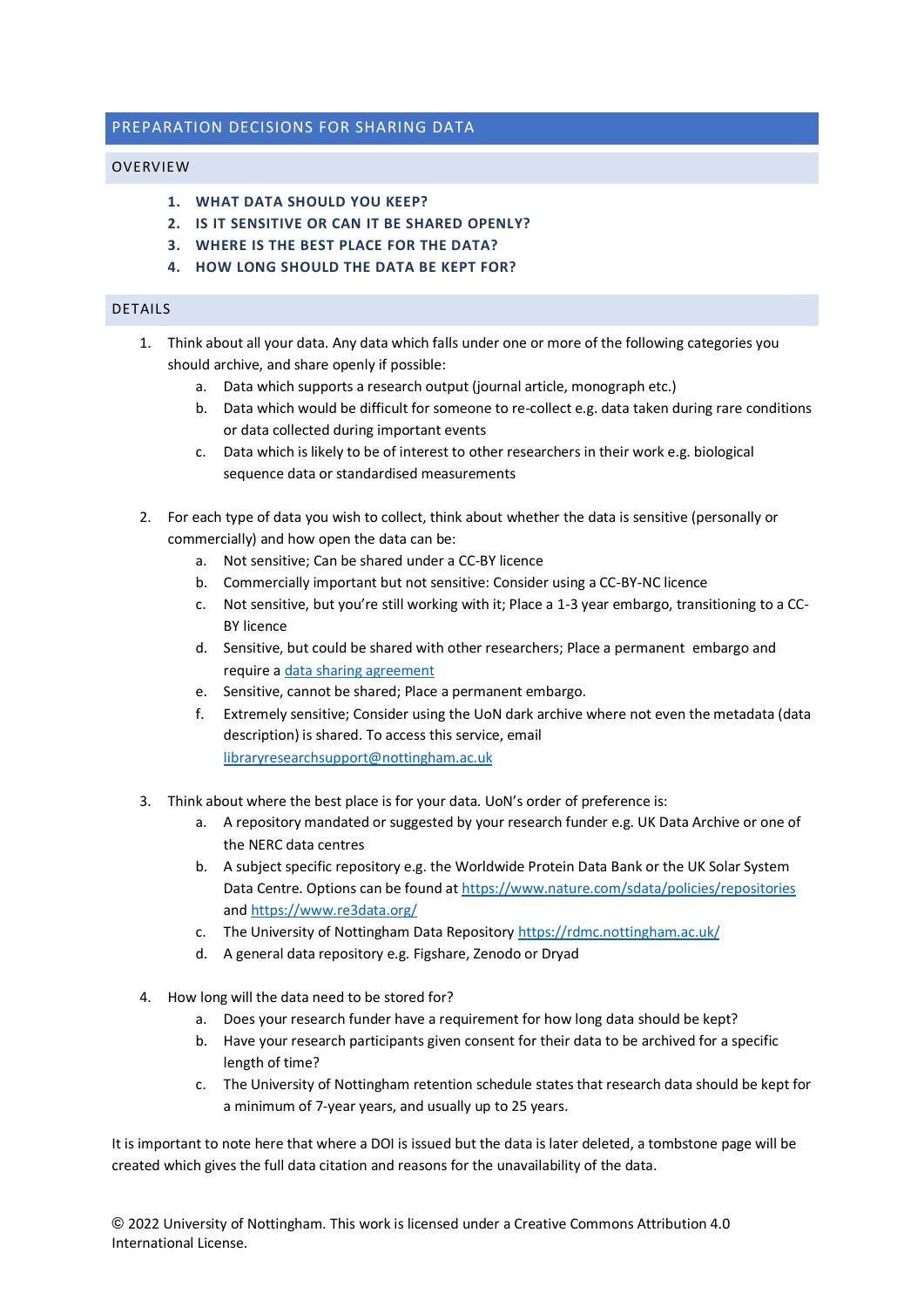# PREPARATION ACTIONS FOR SHARING DATA

#### OVERVIEW

- **1. ENSURE YOUR DATA IS IN A FORMAT WHICH PROMOTES RE-USE AND INTEROPERABILITY**
- **2. ENSURE ANY SOFTWARE IS COMMENTED AND READ-ME FILES ARE AVAILABLE**
- **3. PREPARE ANY NECESSARY METADATA AND DOCUMENTATION FILES**

## DETAILS

- 1. Think about what format your data is in. Is this the easiest way for other researchers to access the data?
	- a. Is the format something that is commonly used in your field, or does it require extra explanation to allow another researcher to use it?
	- b. Are column headings or variable names understandable, or do you need to include a key?
	- c. Can the data be accessed using free software, or does it need proprietary software? If the proprietary software is commonly available in universities or other organisations in your field (e.g. Matlab) this may be fine, but consider what will happen if the company folds or stops making the software you are using.
	- d. To aid 'Interoperability' and 'Reusability' (from the FAIR guidelines) we would recommend you either use very commonly used formats (e.g. .docx, .xlsx) or open formats (e.g. .txt, .csv).
- 2. Is any software that you're sharing easily understandable by other researchers?
	- a. Do you have a read me file including: The purpose of the code or software, how it fits with any other scripts, what inputs are needed and what format these are in, what output are created and what format these are in, and any assumptions or options that are either coded in or should be altered as necessary by the user?
	- b. Have comments been included in your code highlighting any main functions?
- 3. Metadata is used to explain your data, make sure that the variables are meaningful and clear, and to ensure that researchers (including you) can come to the data in the future and use it without having to ask the authors for further clarification and assistance.
	- a. Does the repository you plan to use have a formal metadata schema? Filling out the fields available to you in the fullest way possible will make it clear what your data is even before it has been downloaded.
	- b. Are there additional files you need to include? e.g. readme files for software, or keys explaining your variables.
	- c. Check out the UK Data Service advise on providing clear documentation <https://ukdataservice.ac.uk/learning-hub/research-data-management/#document-your-data>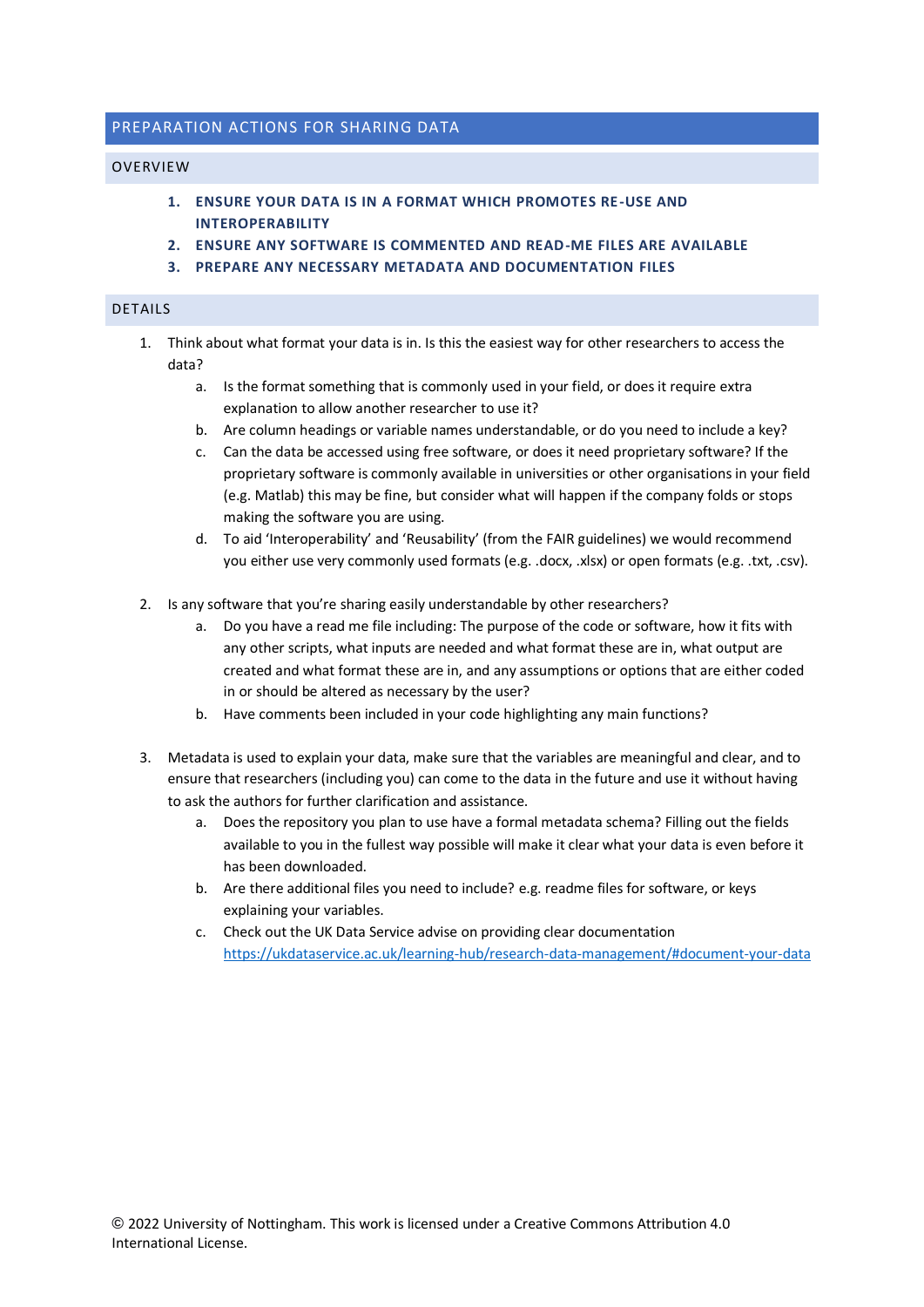# DEPOSITING IN UON DATA REPOSITORY

#### OVERVIEW

- **FOLLOW THROUGH THE SUBMISSION FORM AT RDMC.NOTTINGHAM.AC.UK. \* INDICATE MANDATORY FIELDS.**
- **PROVIDE AS MUCH INFORMATION ABOUT YOUR DATA AS YOU CAN.**

# DETAILS

The following table shows you all the available metadata fields alongside some guidance and tips on how to get the most out of using these fields. Some of these fields are mandatory and are marked by an asterisk (\*).

| <b>Field Title</b>           | <b>Description</b>                                                                                                                                                     | <b>Guidance and Tips</b>                                                                                                                                                                                                                                                                                                                                                                                                     |
|------------------------------|------------------------------------------------------------------------------------------------------------------------------------------------------------------------|------------------------------------------------------------------------------------------------------------------------------------------------------------------------------------------------------------------------------------------------------------------------------------------------------------------------------------------------------------------------------------------------------------------------------|
| Title <sup>*</sup>           | The title is one of the most<br>important metadata fields, this is<br>what will help other researchers<br>decide if the data deposit is<br>going to be useful to them. | The title of the paper is already<br>linked to the associated data, so<br>using "data from [paper title]" is a<br>wasted opportunity to give the<br>reader more information<br>What types of data are in the file?<br>What is the purpose of the data?<br>Useful: Beak length measurements<br>of birds in Scottish Highlands - Field<br>Season Aug 2021<br>Less useful: Data from: Evolutionary<br>development of bird beaks |
| <b>Alternative title</b>     | A non-mandatory field allowing<br>you to put in an additional title<br>for your dataset.                                                                               | If you want to include the title of<br>the paper this is best field to add to.                                                                                                                                                                                                                                                                                                                                               |
| <b>Resource Languages *</b>  | The language(s) used in the<br>dataset.                                                                                                                                | You can select more than one<br>language for each data deposit.<br>However, if you have data in more<br>than one language you might<br>considered separating these using a<br>folder structure, to make it easier<br>for others to find the right data.                                                                                                                                                                      |
| Description:                 |                                                                                                                                                                        |                                                                                                                                                                                                                                                                                                                                                                                                                              |
| <b>Creators:</b>             | This field should include the<br>person(s) responsible for the<br>creation of data.                                                                                    | The lookup button does not function<br>properly. This will be fixed in future<br>versions<br>This is the first field where you can<br>add people involved in the creation<br>of the data. This is the field for the<br>primary creator/owner of the data.<br>The contributor's field can be used<br>to include more collaborators and<br>researchers.                                                                        |
| <b>Schools/Departments *</b> | Include all UoN schools and<br>departments                                                                                                                             | Use the division look up under the<br>field to navigate to the right schools<br>and departments.                                                                                                                                                                                                                                                                                                                             |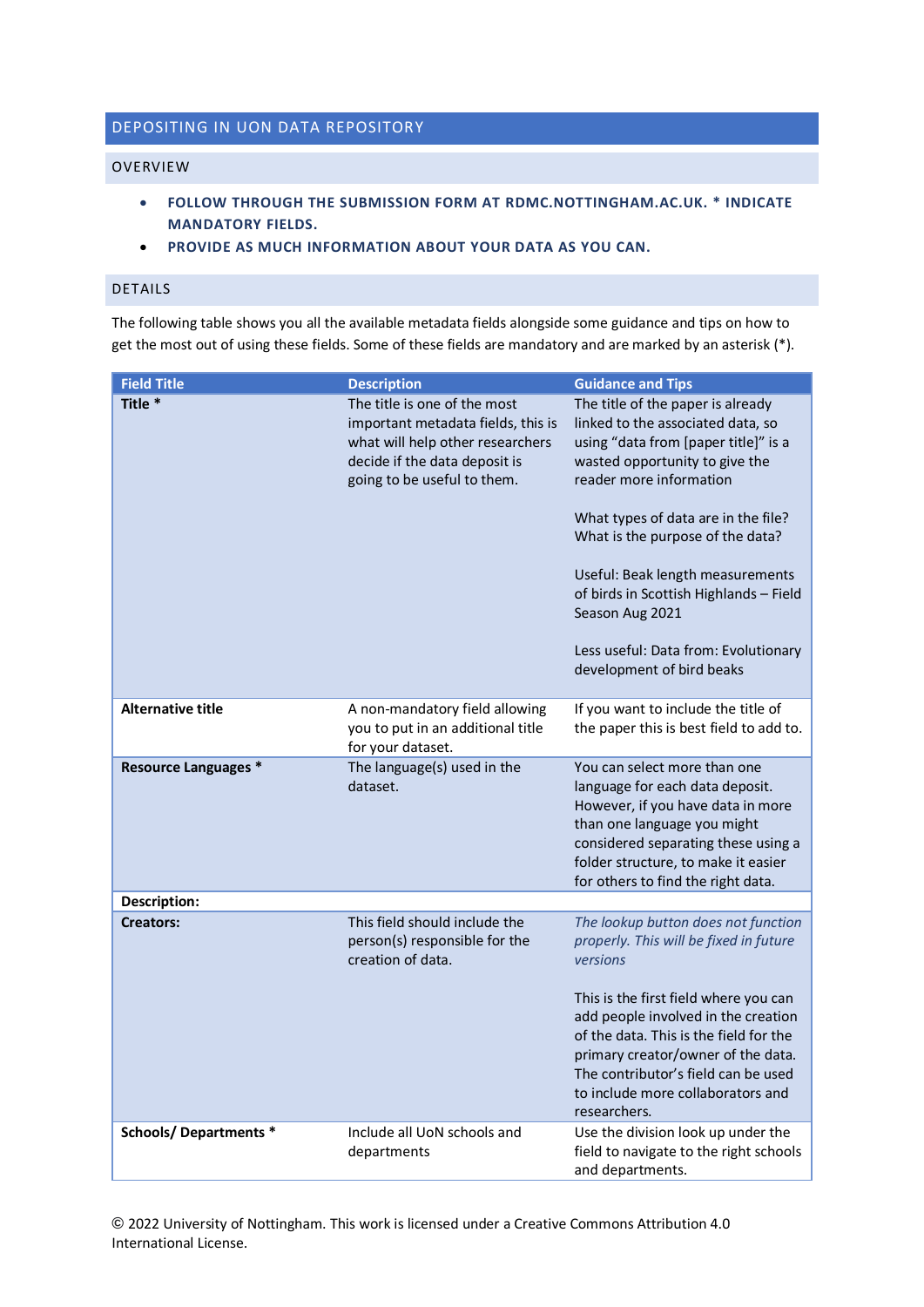| <b>Research Institute and Centres</b> | Include any official UoN<br><b>Research Institutes and Centres</b>                                | Use the division look up under the<br>field to navigate.                                                                                                                                                                                                   |
|---------------------------------------|---------------------------------------------------------------------------------------------------|------------------------------------------------------------------------------------------------------------------------------------------------------------------------------------------------------------------------------------------------------------|
| <b>Contributors</b>                   | Add the names of all<br>contributors.                                                             | The lookup button does not function<br>properly. This will be fixed in future<br>versions                                                                                                                                                                  |
|                                       |                                                                                                   | Treat this field like the author list in<br>a publication and remember to<br>include here the names of<br>contributors who are not<br>students/staff at UoN.                                                                                               |
| <b>Corporate contributors</b>         | Include corporate partners who<br>helped to create or analyse the<br>data.                        | This is a free text field so it is<br>important to check that you've<br>used the official name of any<br>partners and that this is spelt<br>correctly, otherwise data may not<br>be found when searching.                                                  |
| Funder (lookup) *                     | Add the funder of the project                                                                     | Use the lookup option below the<br>field.<br>Where a funder is not available in<br>the list, or the project is internally<br>funded select 'other' and fill in the<br>free text option.                                                                    |
| <b>Funder (free text)</b>             | Write in your funder if it isn't<br>already included in the lookup<br>list in the previous field. | Check that your funder isn't<br>included in the lookup list first.<br>For internally funded projects, or<br>self-funded PhDs, use "University of<br>Nottingham".                                                                                           |
| <b>Grant number</b>                   | Include grant numbers for<br>externally funded projects                                           | Leave this field blank for internal or<br>unfunded projects                                                                                                                                                                                                |
| Data Type                             | Include all data types present in<br>the dataset                                                  | This is a free text field allowing you<br>to describe your data in whichever<br>way is most appropriate.                                                                                                                                                   |
| <b>Collection dates</b>               | Add dates when any data<br>collection took place                                                  | To aid clarity around collection<br>dates use the ISO 8601 format:<br>YYYY-MM-DD or YYYY-MM or YYYY.                                                                                                                                                       |
| <b>Temporal extent</b>                | Add timeframe of data collection<br>and events specific to your<br>dataset                        | If your data refers to events that<br>happened at a particular moment in<br>time, include that information here.<br>This may particularly be relevant<br>when the collection dates are not<br>the same as the event about which<br>data has been gathered. |
| Geographic coverage                   | Add countries, regions or towns<br>related to your dataset                                        | If your data is collected from a<br>particular location, you can include<br>the names of any areas. For areas<br>which are not well described using<br>town/region/country names, use<br>the coordinates field below.                                      |
| <b>Geographic coordinates</b>         | Add co-ordinates of the<br>bounding box for your data                                             | If your data is collected from a<br>particular location, and you have<br>the latitude and longitude<br>coordinates to describe this area,<br>you can use this field to do so.                                                                              |

**©** 2022 University of Nottingham. This work is licensed under a Creative Commons Attribution 4.0 International License.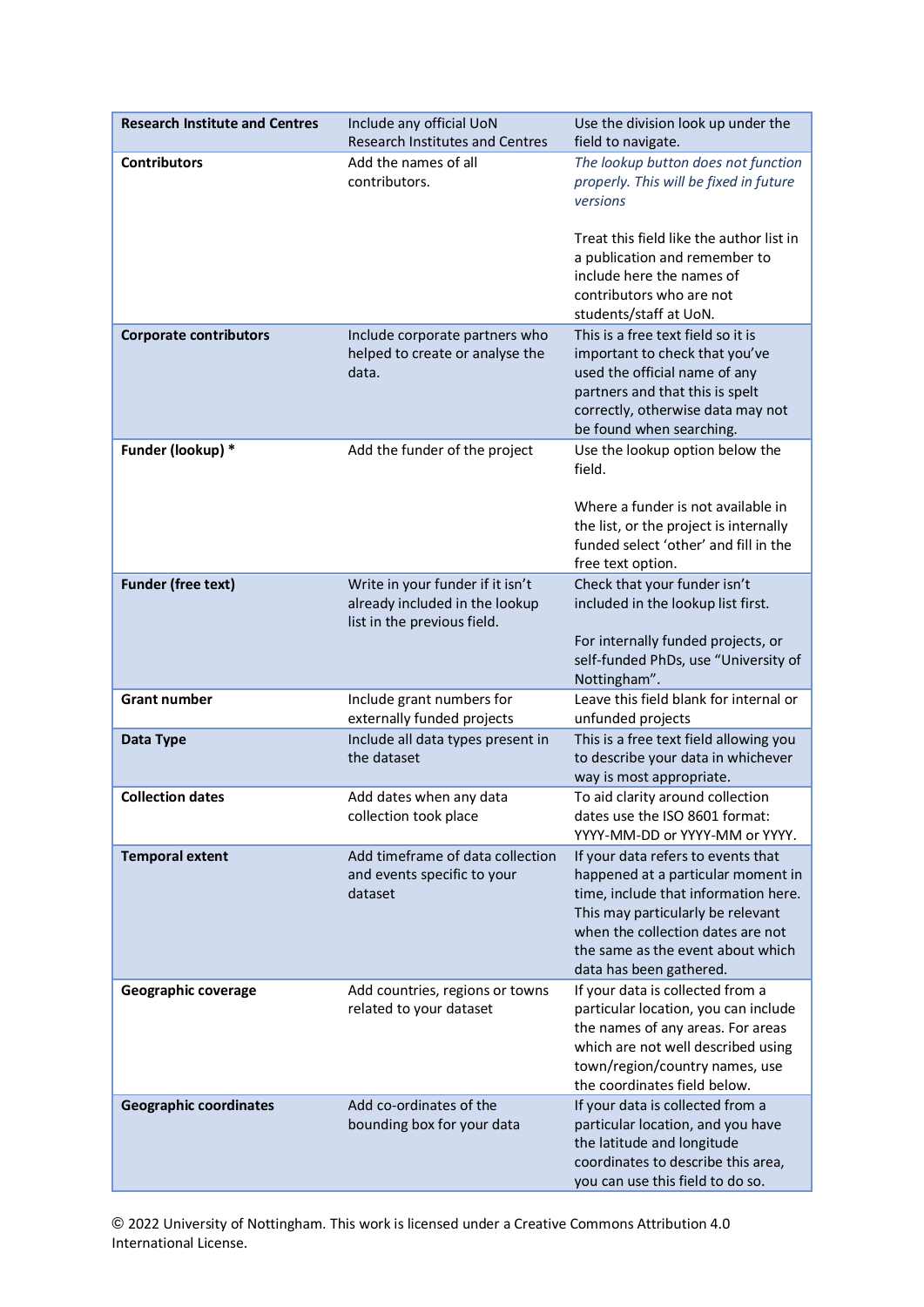| Data collection method               | Include brief details about data<br>collection methods, including<br>any particular equipment used<br>or approaches taken. | If your data management plan is up<br>to date then you can copy and<br>paste a lot of this information from<br>there.                                                                                                                                                |
|--------------------------------------|----------------------------------------------------------------------------------------------------------------------------|----------------------------------------------------------------------------------------------------------------------------------------------------------------------------------------------------------------------------------------------------------------------|
| <b>Parent dataset</b>                | Add the DOI or URL of any<br>dataset which this data is based<br>on or a subset of.                                        | This is a good way of ensuring that<br>datasets are linked together and<br>datasets which aren't independent<br>are clearly marked, the parent<br>dataset can be in the UoN data<br>repository but can also link to an<br>outside dataset.                           |
| Keywords*                            | Include keywords which will help<br>others find your data                                                                  | The keywords will be indexed by<br>search engines such as Google.<br>Alongside your title and other<br>metadata this will help others find<br>your data.                                                                                                             |
|                                      |                                                                                                                            | Think about what words you would<br>use to find a dataset like this.<br>Think about what other uses the<br>data could be put to.<br>Think about non-academic terms<br>people might use to search for data.<br>Are there any commonly used<br>synonyms in your field? |
| <b>Subject classification - JACS</b> | A formal classification scheme to<br>help your dataset be found.                                                           | Choose a subject which describes<br>your data. This may help other<br>researchers find the data when<br>browsing or searching.                                                                                                                                       |
| <b>Subject classification - LC</b>   | A formal classification scheme to<br>help your dataset be found.                                                           | Choose a subject which describes<br>your data. This may help other<br>researchers find the data when<br>browsing or searching.                                                                                                                                       |
| <b>Publication Date *</b>            | Add the date when the dataset<br>will be made publicly available.                                                          | If the dataset is to be made<br>immediately open add the current<br>data as the publication date.<br>If you are setting an embargo, set<br>this to the date when the embargo<br>will expire.                                                                         |
| Publisher*                           | Add the institution publishing<br>the data.                                                                                | If you are depositing data files in<br>this repository the publisher is The<br>University of Nottingham.<br>If this is a metadata only record,<br>include the name of the<br>organisation who is archiving and<br>sharing the data.                                  |
| <b>Associated publication DOI</b>    | Add DOIs of any publications<br>using this data.                                                                           | More than one DOI can be added to<br>this field, so include all relevant<br>publications as it provides greater<br>linking between your research<br>outputs.                                                                                                         |
|                                      |                                                                                                                            | Future publications can be linked to<br>this data deposit by emailing                                                                                                                                                                                                |

**©** 2022 University of Nottingham. This work is licensed under a Creative Commons Attribution 4.0 International License.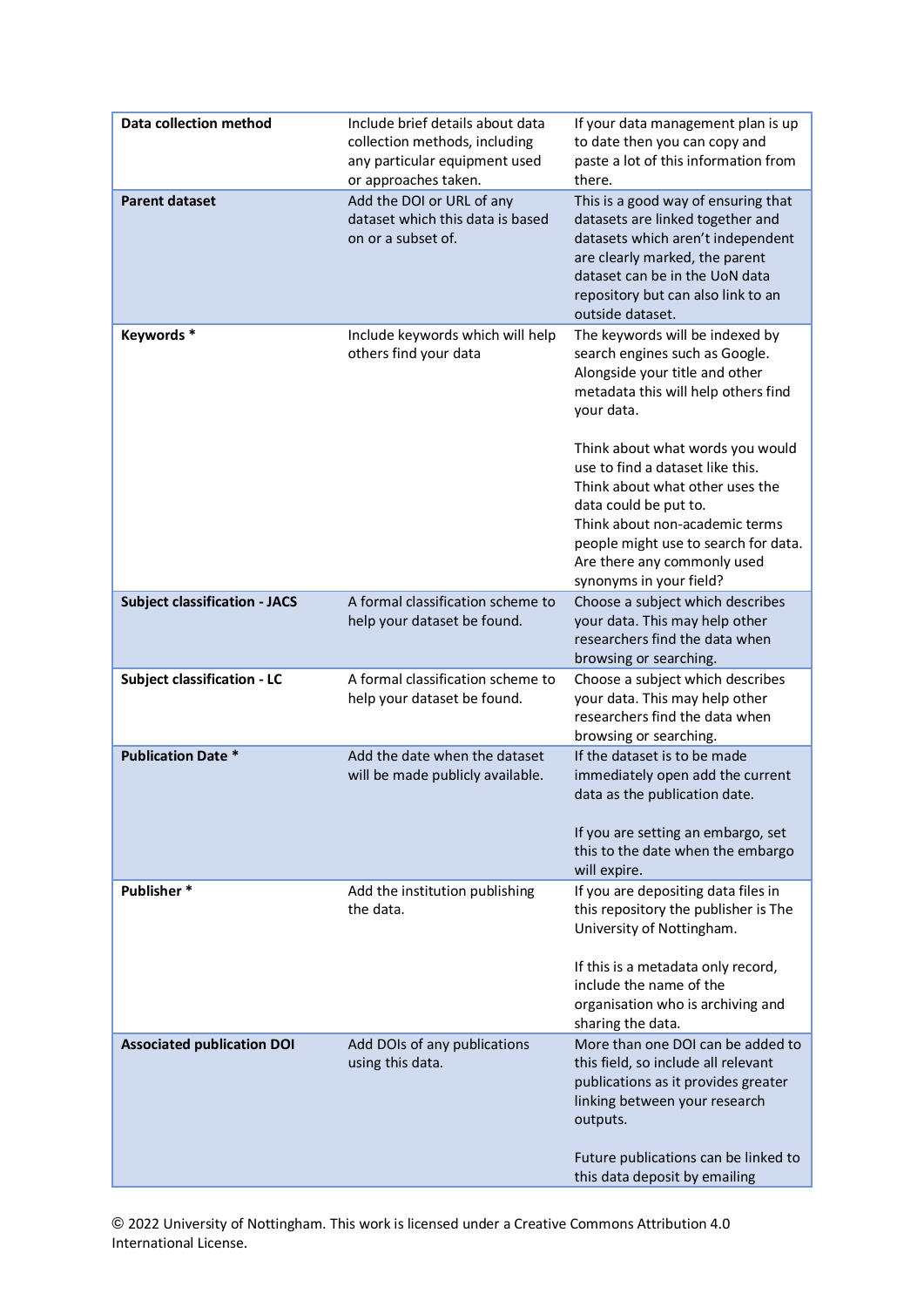|                                               |                                                                                                                                                                       | library-<br>researchsupport@nottingham.ac.uk                                                                                                                                                                                                                                                                                                                                                                  |
|-----------------------------------------------|-----------------------------------------------------------------------------------------------------------------------------------------------------------------------|---------------------------------------------------------------------------------------------------------------------------------------------------------------------------------------------------------------------------------------------------------------------------------------------------------------------------------------------------------------------------------------------------------------|
| <b>Related resources</b>                      | Website URLs or links to<br>documents or datasets without a<br>DOI can be added here.                                                                                 | For anything with a DOI add it to<br>the relevant dataset or publication<br>field, however project websites,<br>policy documents or working<br>papers can be linked to from this<br>field.                                                                                                                                                                                                                    |
| Parent project Project name or<br>identifier. | If this dataset comes from a<br>larger project, give the name or<br>identifier of the project.                                                                        | This can help group together<br>datasets which are related and can<br>help to point towards other<br>relevant resources.                                                                                                                                                                                                                                                                                      |
| <b>Legal and ethical issues</b>               | Description of any legal or<br>ethical issues which have had to<br>be overcome to share the data,<br>or which prevent the open<br>sharing of your data.               | This section can be primarily taken<br>from the ethics section of your data<br>management plan. It should cover<br>issues such as consent,<br>anonymisation and ownership of<br>the data.                                                                                                                                                                                                                     |
| <b>Additional information</b>                 | This field can be used to include<br>any information which has not<br>already been covered.                                                                           | If there's something important<br>about your dataset that hasn't been<br>covered anywhere else, now's your<br>chance!                                                                                                                                                                                                                                                                                         |
| <b>Rights owner</b>                           | Add the name of the data asset<br>owner. This is likely to be the PI<br>of the project or research group,<br>or in the case of PhD data it may<br>be the PGR student. | Although UoN owns the copyright<br>of all data created at the University,<br>this field gives the name of the<br>responsible party when dealing<br>with the data.                                                                                                                                                                                                                                             |
| <b>Contact email address</b>                  | The contact email address that<br>Libraries can use.                                                                                                                  | This email address will not be<br>publicly available but will be used in<br>the future if Libraries need to<br>contact you about your data. In<br>particular, this will be used at the<br>end of the 7-year period to ask<br>whether data should be deleted or<br>not.<br>We recommend that you use a<br>department or group email address<br>where possible as this is less likely<br>to need to be updated. |